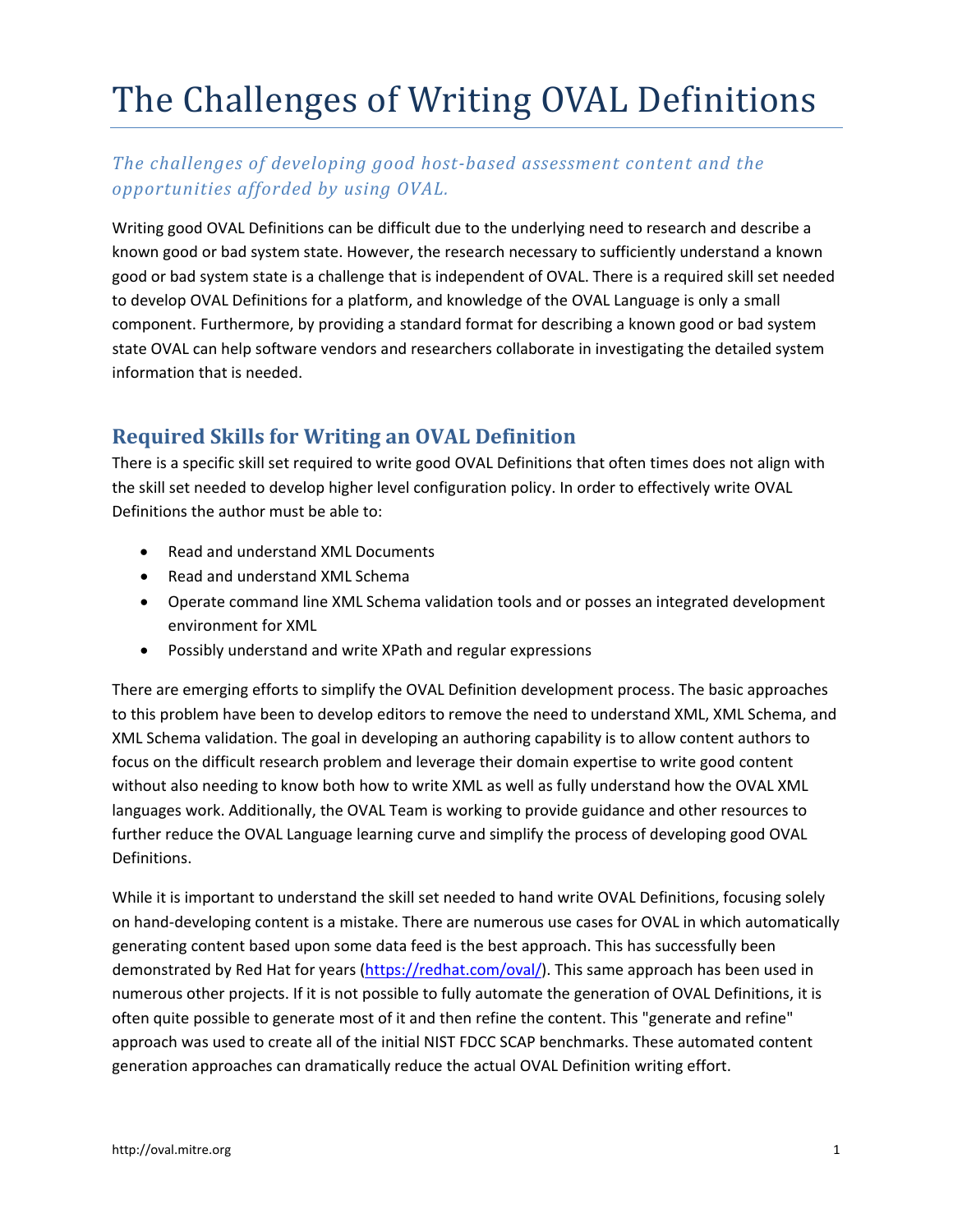## **Researching System Configuration Information**

Determining how to accurately check for an issue (patch or vulnerability presence, installed application, compliant configuration, etc) is a difficult research problem. There are a number of issues that make this process difficult:

- Software vendors are inconsistent across platforms and naturally change their practices over time. This makes the process of developing and testing low level system checks extremely difficult, particularly when a given definition is required to conduct the same tests across multiple versions of a vendor product.
- It is often the case that the software vendors have the detailed information needed to develop accurate checks for an issue, but either do not share this information at all or do not share the information in a format that lends itself to easy development of accurate checks.
- It is often the case that there is no single group within a software vendor that is the source of all the needed checking information around a product. In large software companies there tend to be groups with different responsibilities that may be aligned around products, vulnerability handling and response, secure configuration development, or other roles. Depending on the organizational structure these various groups may or may not have normal business reasons for communicating this detailed system state information.

Clearly, software vendors are key in this research process and their help is needed. An open standardized format for exchanging this information, like OVAL, allows these software vendors to share this information, but education and outreach is needed to demonstrate the value and importance of these vendors sharing this information.

#### **Duplication of Efforts and Inconsistent Assessment Results**

Some third-party software vendors develop enterprise security management products that may assess, report, and remediate systems in an enterprise. These and other enterprise management activities are dependent upon a thorough understanding of known good and bad system states. The software vendors in this field either leverage shared content for checking these known systems states or develop their own proprietary content. In developing their own content these vendors must employ teams of domain experts that know the internals of the systems they plan to write content for and manage substantial test environments to ensure accurate content is developed. There are numerous organizations that have these content development teams developing content in proprietary formats similar to OVAL. When these content teams develop their own content they frequently produce different and inconsistent solutions to the same problem. This inconsistency leads to inconsistent and inaccurate results across third party vendor products. Having a standardized format like OVAL, allows these cross vendor teams to share content and collaborate in the development of accurate checking content.

Organizations responsible for developing and publishing configuration policies (PCI DSS, USGCB, DISA STIG, etc.) typically provide high level guidance for how to securely configure systems, address vulnerabilities, or otherwise configure a system. This guidance is interpreted by each third party configuration management tool in use and then systems can be inspected to ensure conformance as appropriate. If this guidance is not published in an open standard format like OVAL, the work to research